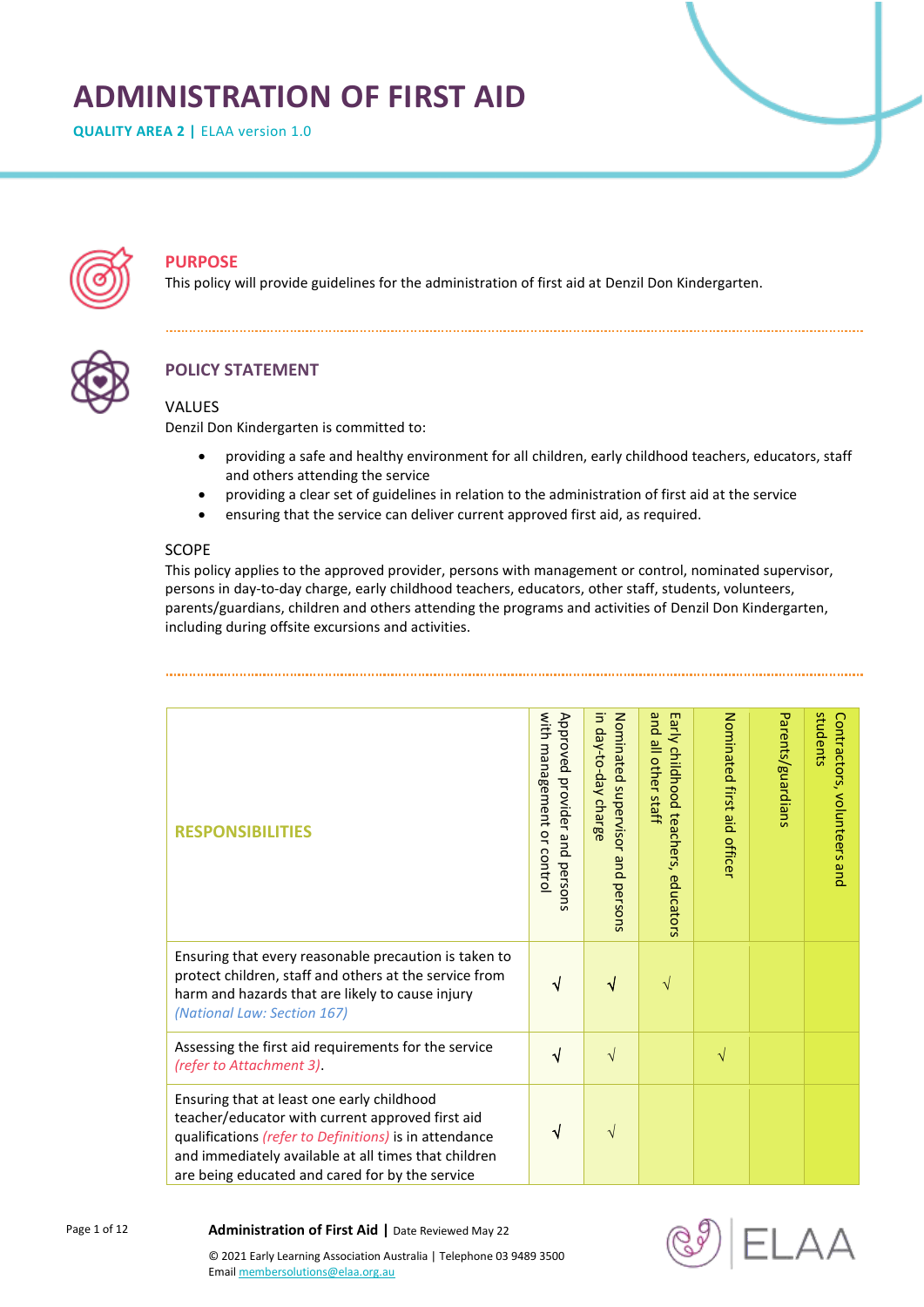| (Regulation 136(1) (a)). This can be the same person<br>who has anaphylaxis management training and<br>emergency asthma management training                                                                                                                                                                             |              |           |           |           |  |
|-------------------------------------------------------------------------------------------------------------------------------------------------------------------------------------------------------------------------------------------------------------------------------------------------------------------------|--------------|-----------|-----------|-----------|--|
| Ensuring that the prescribed educator-to-child ratios<br>are met at all times (refer to Supervision of Children<br>Policy)                                                                                                                                                                                              | $\sqrt{}$    | $\sqrt{}$ | $\sqrt{}$ |           |  |
| Appointing a staff member to be the nominated first<br>aid officer.                                                                                                                                                                                                                                                     | $\sqrt{}$    | $\sqrt{}$ |           |           |  |
| Advising families that a list of first aid and other health<br>products used by the service is available for their<br>information, and that first aid kits can be inspected<br>upon request                                                                                                                             | V            | V         | $\sqrt{}$ | V         |  |
| Providing and maintaining an appropriate number of<br>up-to-date, easily identifiable, readily accessible,<br>suitably equipped first aid kits (refer to Attachment 3),<br>with in-date products that meet Australian Standards<br>(refer to Definitions)                                                               | $\sqrt{}$    |           |           | V         |  |
| Ensuring procedures are developed for the regular<br>management of all first aid kits                                                                                                                                                                                                                                   | $\sqrt{}$    |           | $\sqrt{}$ |           |  |
| Ensuring defibrillators are maintained and regularly<br>tested and serviced, including cyclical replacement of<br>pads and batteries as per manufacturer specifications                                                                                                                                                 | $\sqrt{}$    | $\sqrt{}$ |           | $\sqrt{}$ |  |
| Ensuring a risk assessment is conducted prior to an<br>excursion to identify risks to health, safety, or<br>wellbeing and specifying how these risks will be<br>managed and minimised (Regulations 100, 101, 102B,<br>102C). Refer to Excursions and Service Events Policy<br>and Road Safety and Safe Transport Policy | ٧            | V         | V         |           |  |
| Ensuring that the Ambulance Victoria AV How to Call<br>Card (refer to Sources) is displayed near all telephones<br>or in a visible location.                                                                                                                                                                            |              | V         |           |           |  |
| Providing and maintaining a portable first aid kit that<br>can be taken offsite for excursions and other activities<br>(refer to Attachment 3)                                                                                                                                                                          | $\sqrt{}$    | $\sqrt{}$ | $\sqrt{}$ | $\sqrt{}$ |  |
| Ensuring that first aid training details, and renewal<br>dates are recorded on the Staff Currency Register                                                                                                                                                                                                              | $\sqrt{}$    | $\sqrt{}$ |           |           |  |
| Ensuring safety signs showing the location of first aid<br>kits are clearly displayed (refer to Attachment 3)                                                                                                                                                                                                           | $\checkmark$ | $\sqrt{}$ |           | $\sqrt{}$ |  |
| Ensuring there is an induction process for all new staff,<br>casual and relief staff, that includes providing<br>information on the location of first aid kits and specific<br>first aid requirements                                                                                                                   | ٦            | V         |           |           |  |
| Ensuring parents are notified within 24 hours if their<br>child is involved in an incident, injury, trauma or illness<br>at the service and recording details on the Incident,<br>Injury, Trauma and Illness Record (refer to Definitions)                                                                              | ٧            |           | V         |           |  |

#### Page 2 of 12 **Administration of First Aid** | Date Reviewed: May 22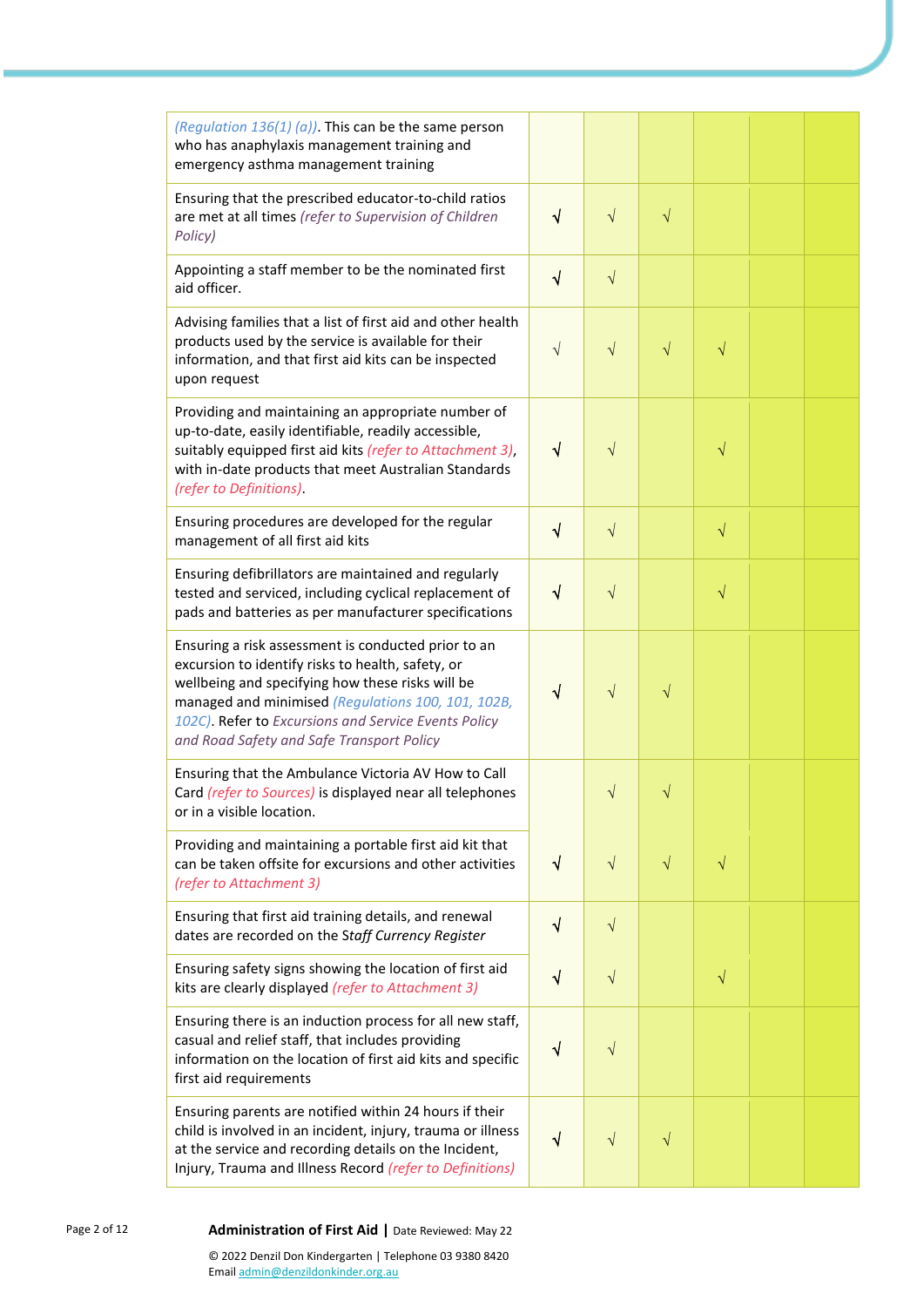| Notifying DET within 24 hours of a serious incident<br>(refer to Definitions) occurring at the service                                                                                                                                                                                     | √         | $\sqrt{}$ |           |           |   |  |
|--------------------------------------------------------------------------------------------------------------------------------------------------------------------------------------------------------------------------------------------------------------------------------------------|-----------|-----------|-----------|-----------|---|--|
| Ensuring that staff are offered support and debriefing<br>following a serious incident requiring the<br>administration of first aid (refer to Incident, Injury,<br>Trauma and Illness Policy)                                                                                              | $\sqrt{}$ | V         |           |           |   |  |
| Ensuring a resuscitation flow chart (refer to<br>Definitions) is displayed in a prominent position in the<br>indoor and outdoor environments of the service (refer<br>to Attachment 1)                                                                                                     | V         |           |           |           |   |  |
| Keeping up to date with any changes in procedures for<br>administration of first aid and ensuring that all<br>educators are informed of these changes                                                                                                                                      | $\sqrt{}$ | $\sqrt{}$ |           |           |   |  |
| Implementing appropriate first aid procedures when<br>necessary (refer to Attachment 1 & 2)                                                                                                                                                                                                |           | $\sqrt{}$ | $\sqrt{}$ | $\sqrt{}$ |   |  |
| Maintaining current approved first aid qualifications,<br>and qualifications in anaphylaxis management and<br>emergency asthma management, as required                                                                                                                                     |           | √         | √         | √         |   |  |
| Practicing CPR and administration of an auto-injector<br>at least annually                                                                                                                                                                                                                 |           | √         | $\sqrt{}$ | $\sqrt{}$ |   |  |
| Ensuring that all children are adequately supervised<br>(refer to the Supervision of Children Policy) while<br>providing first aid and comfort for a child involved in<br>an incident or suffering trauma (refer to Attachment 2)                                                          | V         |           | V         |           |   |  |
| Ensuring details of any incident requiring the<br>administration of first aid are recorded on the<br>Incident, Injury, Trauma and Illness Record (refer to<br>Definitions) no later than 24 hours after the<br>occurrence (refer to Incident, Injury, Trauma and<br><b>Illness Policy)</b> |           |           | V         |           |   |  |
| Ensuring the parent/guardian reads and signs the<br>Incident, Injury, Trauma and Illness Record                                                                                                                                                                                            |           | $\sqrt{}$ | $\sqrt{}$ |           |   |  |
| Notifying the approved provider or nominated<br>supervisor six months before the expiration of their<br>first aid, asthma or anaphylaxis accredited training                                                                                                                               |           |           | $\sqrt{}$ | $\sqrt{}$ |   |  |
| Ensuring all out-of-date first aid kit contents are<br>disposed of safely.                                                                                                                                                                                                                 | $\sqrt{}$ | $\sqrt{}$ | $\sqrt{}$ | $\sqrt{}$ |   |  |
| Providing the required information on the service's<br>medication record (refer to Definitions) when child<br>requires administration of medication (refer to<br><b>Administration of Mediation Policy)</b>                                                                                |           |           |           |           | √ |  |
| Notifying the service of any medical conditions or<br>specific medical treatment required for their child.<br>Where necessary, in consultation with staff, develop<br>appropriate medical management plans and risk<br>minimisation plans (e.g. asthma, anaphylaxis).                      |           |           |           |           | √ |  |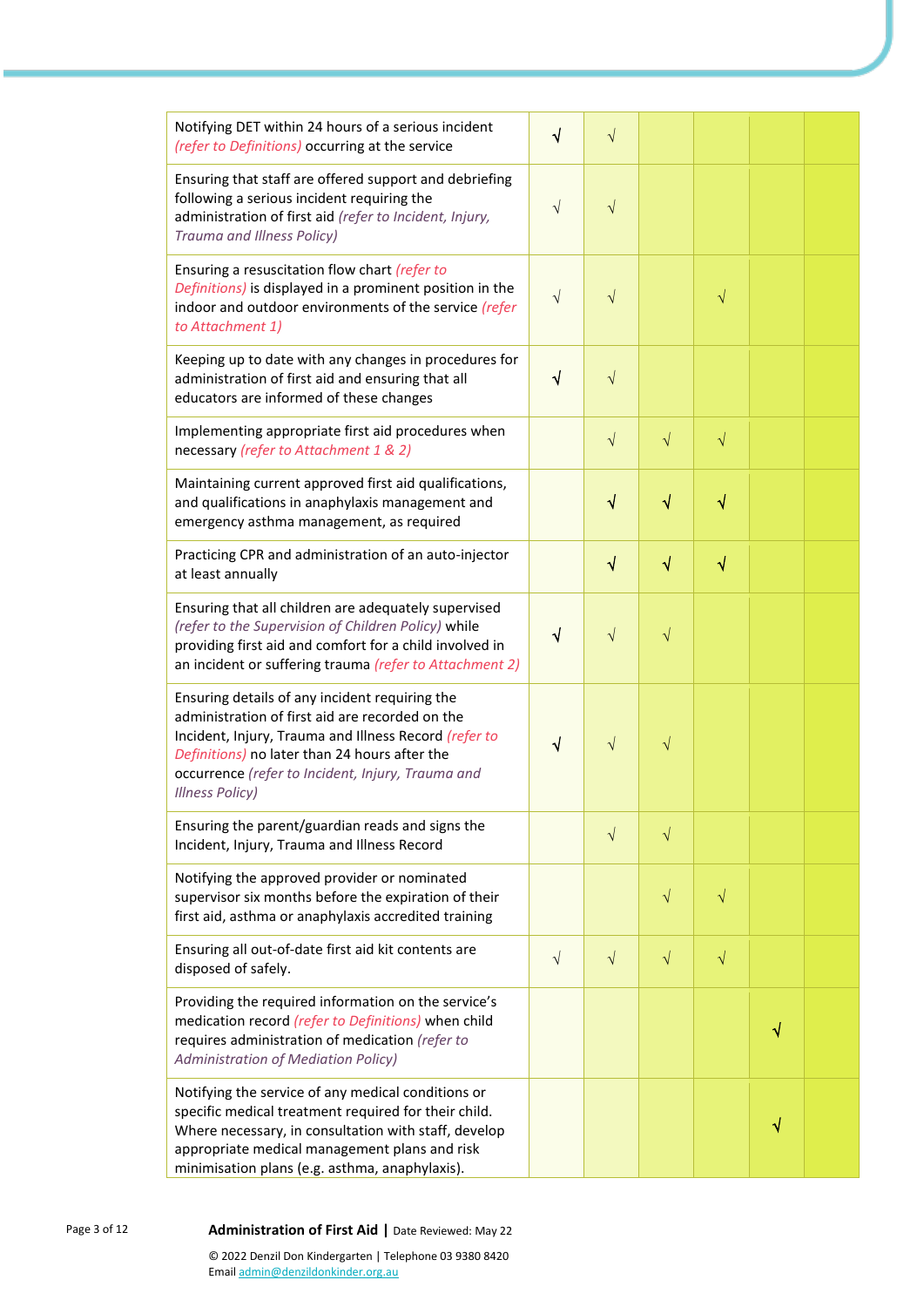| Providing any required medication. (refer to Asthma<br><b>Policy and Anaphylaxis Policy)</b>                                                                                            |  |  |  |  |   |  |
|-----------------------------------------------------------------------------------------------------------------------------------------------------------------------------------------|--|--|--|--|---|--|
| Providing written consent (via the enrolment record)<br>for service staff to administer first aid and call an<br>ambulance, if required                                                 |  |  |  |  | M |  |
| Being contactable, either directly or through<br>emergency contacts listed on the child's enrolment<br>record, in the event of an incident requiring the<br>administration of first aid |  |  |  |  |   |  |
| BOLD tick $\sqrt{}$ indicates legislation requirement                                                                                                                                   |  |  |  |  |   |  |



# **PROCEDURES**

BASIC LIFE SUPPORT FLOW CHART PROCEDURE – *refer to Attachment 1* FIRST AID RESPONDER'S ROLE – *refer to Attachment 2*



# **BACKGROUND AND LEGISLATION**

#### BACKGROUND

First aid can save lives and prevent minor injuries or illnesses from becoming major ones. The capacity to provide prompt basic first aid is particularly important in the context of an early childhood service where staff have a duty of care and obligation to assist children who are injured, become ill or require support with administration of medication.

Legislation that governs the operation of approved children's services is based on the health, safety and welfare of children, and requires that children are protected from hazards and harm. The *Education and Care Services National Regulations 2011* state that an approved provider must ensure that at least one educator with current approved first aid qualifications is in attendance and immediately available at all times that children are being educated and cared for by the service. Under the *Education and Care Services National*  Law Act 2010, the Australian Children's Education and Care Quality Authority (ACECQA) are required to publish lists of approved first aid qualifications. These lists are available at: [www.acecqa.gov.au.](http://www.acecqa.gov.au/) As a demonstration of duty of care and best practice ELAA recommends all educators have current approved first aid qualifications.

It is also a requirement that employers have appropriate first aid arrangements in place, including first aid training, first aid kits and first aid facilities, to meet their obligations under the *Occupational Health and Safety Act 2004*. WorkSafe Victoria has developed a *Compliance Code First aid in the workplace (refer to Sources)* that provides guidance on how these obligations can be met.

#### LEGISLATION AND STANDARDS

Relevant legislation and standards include but are not limited to:

- Child Wellbeing and Safety Act 2005 (Vic) (Part 2: Principles for Children)
- Education and Care Services National Law Act 2010: Sections 167, 169
- Education and Care Services National Regulations 2011: Regulations 86, 87, 89, 98, 136, 137(1)(e), 147, 161(1) (a)(i) (ii), 168(2)(a)(iv), 174, 175, 176,
- National Quality Standard, Quality Area 2: Children's Health and Safety
- Occupational Health and Safety Act 2004

Page 4 of 12 **Administration of First Aid** | Date Reviewed: May 22 © 2022 Denzil Don Kindergarten | Telephone 03 9380 8420 Emai[l admin@denzildonkinder.org.au](mailto:admin@denzildonkinder.org.au)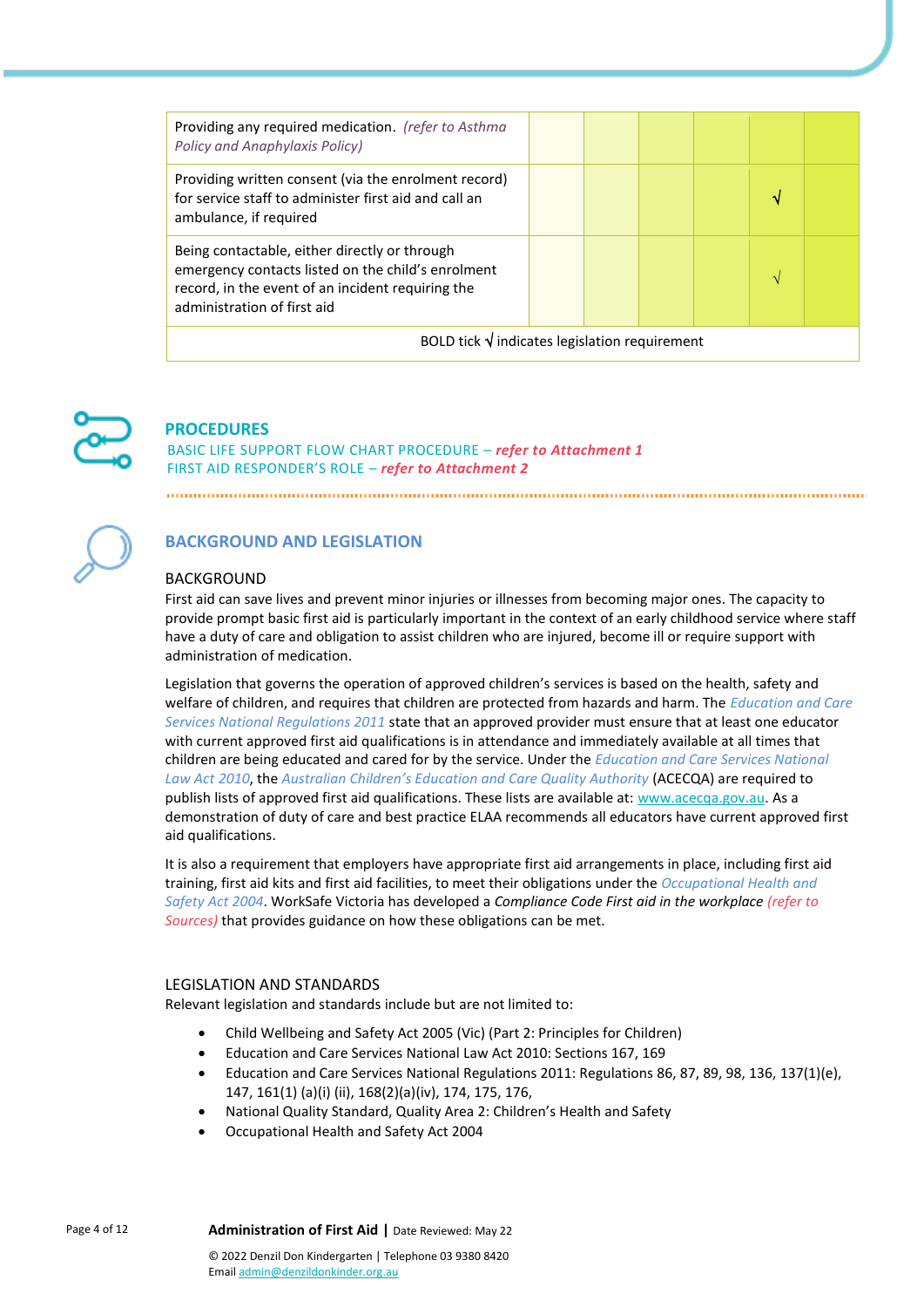#### The most current amendments to listed legislation can be found at:

- Victorian Legislation Victorian Law Today: [www.legislation.vic.gov.au](http://www.legislation.vic.gov.au/)
- Commonwealth Legislation Federal Register of Legislation[: www.legislation.gov.au](http://www.legislation.gov.au/)

#### **DEFINITIONS**

The terms defined in this section relate specifically to this policy. For regularly used terms e.g., approved provider, Nominated supervisor, Notifiable complaints, Serious incidents, Duty of care, etc. refer to the *Definitions* file of the PolicyWorks catalogue.

**Approved first aid qualification:** The list of approved first aid qualifications and anaphylaxis management and emergency asthma management training published on the ACECQA website[: www.acecqa.gov.au](http://www.acecqa.gov.au/)

**First aid:** The provision of initial care in response to an illness or injury. It generally consists of a series of techniques to preserve life, protect a person (particularly if unconscious), prevent a condition worsening and promote recovery. First aid training should be delivered by approved first aid providers, and a list is published on the ACECQA website: [www.acecqa.gov.au](https://www.acecqa.gov.au/qualifications)

**First aid kit**: *The Compliance Code: First aid in the workplace*, developed by WorkSafe Victoria, lists the minimum requirements for a first aid kit *(refer to Attachment 3). The Compliance Code: First aid in the workplace* is available at[: www.worksafe.vic.gov.au.](http://www.worksafe.vic.gov.au/)

**Resuscitation flowchart:** Outlines the six steps involved in resuscitation: danger, response, airways, breathing, compression and defibrillation. The Australian Resuscitation Council provides flowcharts for the resuscitation of adults and children free of charge at: h[ttps://resus.org.au/guidelines/flowcharts-3/](https://resus.org.au/guidelines/flowcharts-3/)



#### **SOURCES AND RELATED POLICIES**

#### **SOURCES**

- Ambulance Victoria: [www.ambulance.vic.gov.au](http://www.ambulance.vic.gov.au/)
- Australian Children's Education and Care Quality Authority (ACECQA): [www.acecqa.gov.au](http://www.acecqa.gov.au/)
- Australian Red Cross[: www.redcross.org.au](http://www.redcross.org.au/)
- St John Ambulance Australia (Vic): [www.stjohnvic.com.au](http://www.stjohnvic.com.au/)
- First aid in the workplace[: www.worksafe.vic.gov.au](http://www.worksafe.vic.gov.au/)

#### RELATED POLICIES

- Administration of Medication
- Anaphylaxis
- Asthma
- Child Safe Environment
- Dealing with Infectious Diseases
- Dealing with Medical Conditions
- Diabetes
- Emergency and Evacuation
- **Epilepsy**
- Excursions and Service Events
- Incident, Injury, Trauma and Illness
- Occupation Health and Safety

Page 5 of 12 **Administration of First Aid** | Date Reviewed: May 22

© 2022 Denzil Don Kindergarten | Telephone 03 9380 8420 Emai[l admin@denzildonkinder.org.au](mailto:admin@denzildonkinder.org.au)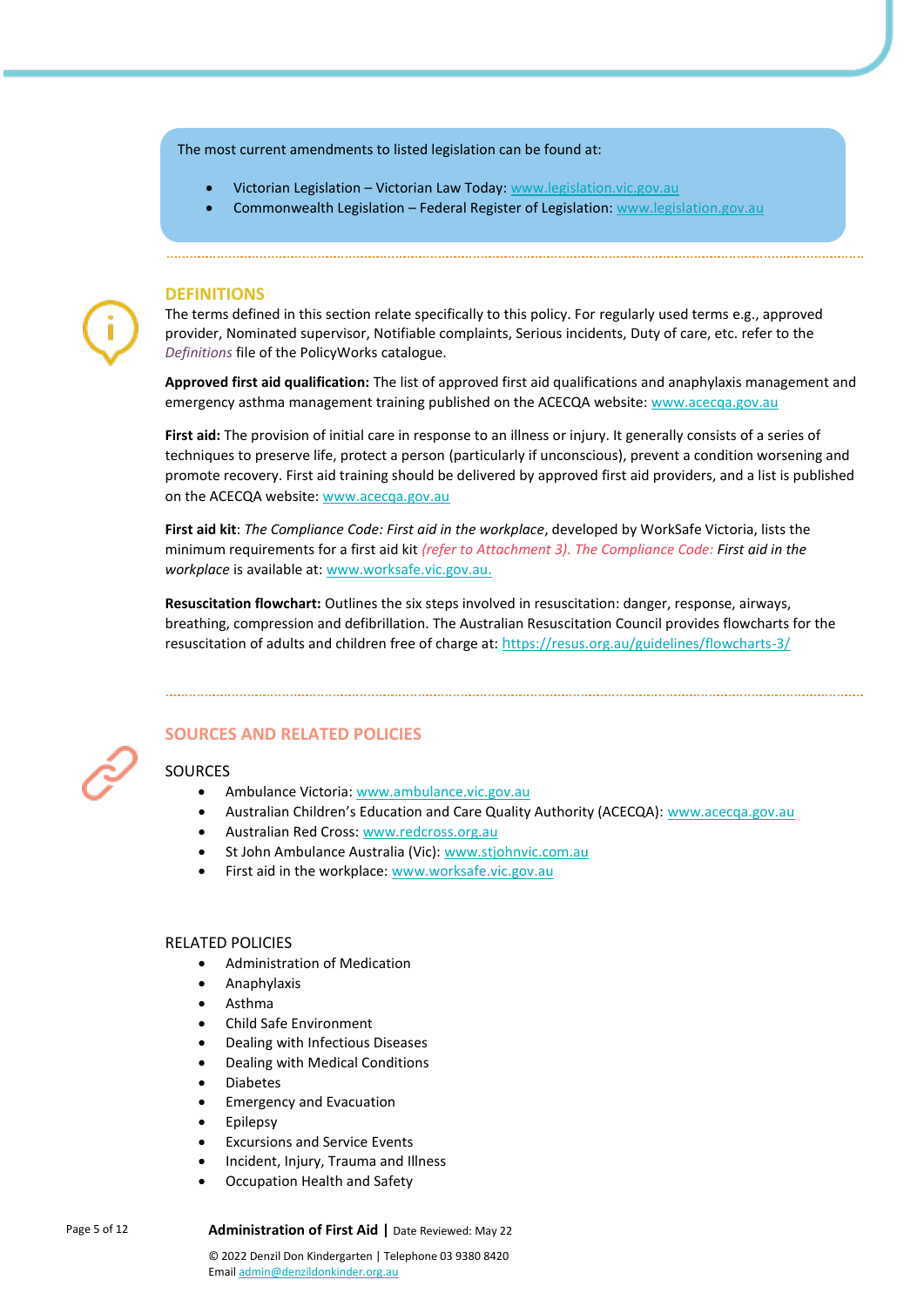- Road Safety and Safe Transport
- **Staffing**

#### **EVALUATION**



In order to assess whether the values and purposes of the policy have been achieved, the approved provider will:

- regularly check staff files to ensure details of approved first aid qualifications have been recorded and are current
- monitor the implementation, compliance, complaints and incidents in relation to this policy
- review the first aid procedures following an incident to determine their effectiveness
- regularly seek feedback from the nominated first aid officer and everyone affected by the policy regarding its effectiveness
- keep the policy up to date with current legislation, research, policy and best practice
- consider the advice of relevant bodies or organisations such as Australian Red Cross and St John Ambulance when reviewing this policy
- revise the policy and procedures as part of the service's policy review cycle, or as required
- notifying all stakeholders affected by this policy at least 14 days before making any significant changes to this policy or its procedures, unless a lesser period is necessary due to risk.

#### **ATTACHMENTS**

- Attachment 1: Basic Life Support Flow Chart
- Attachment 2: First Aid responder's role
- Attachment 3: Minimum requirements for a first aid kit
- Attachment 4: Sample first aid risk assessment form



#### **AUTHORISATION**

This policy was adopted by the approved provider of Denzil Don Kindergarten on 10/05/2022. **REVIEW DATE:** 10 / MAY / 2024

Page 6 of 12 **Administration of First Aid** | Date Reviewed: May 22 © 2022 Denzil Don Kindergarten | Telephone 03 9380 8420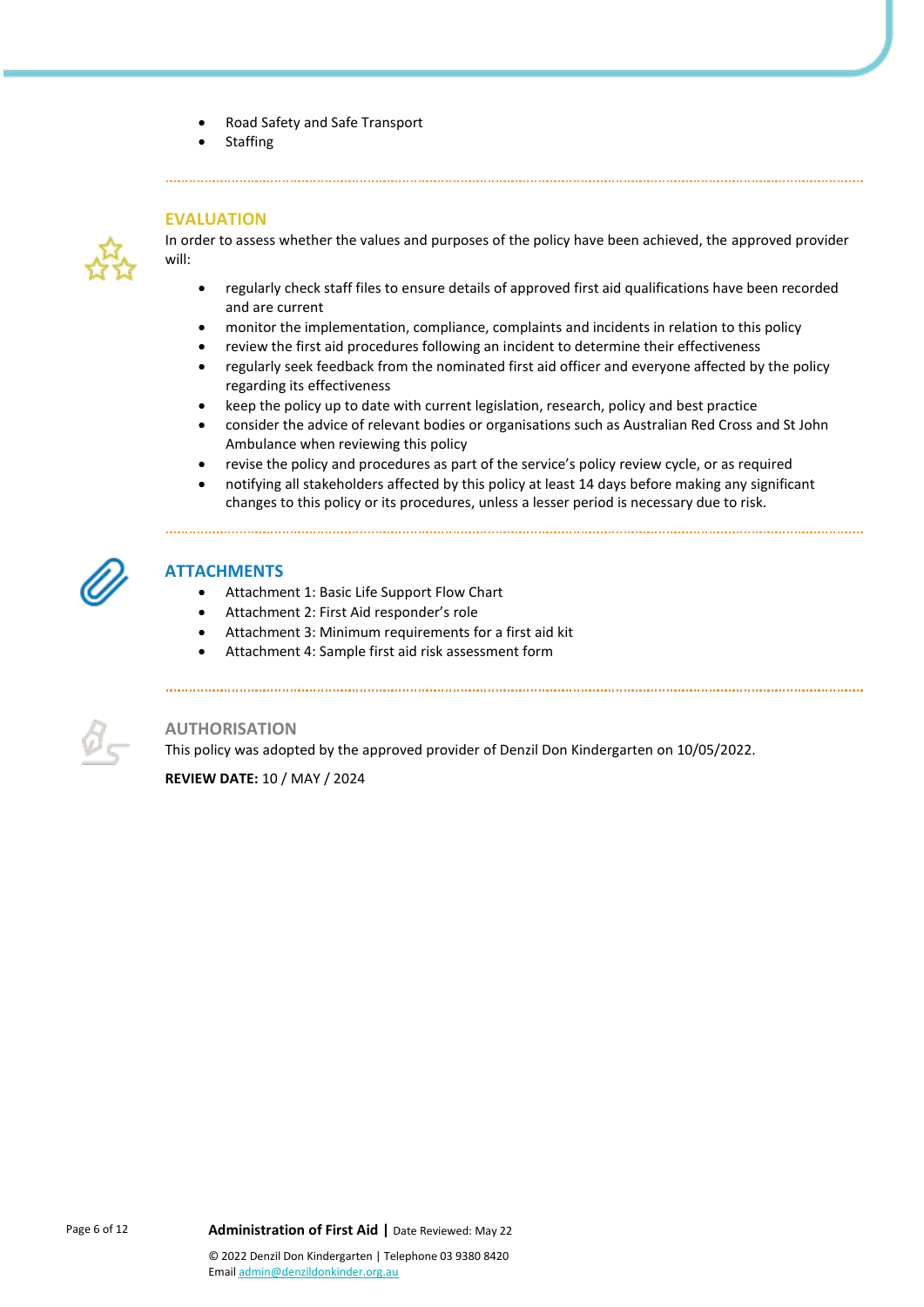### **ATTACHMENT 1. BASIC LIFE SUPPORT FLOW CHART**





© 2021 Early Learning Association Australia | Telephone 03 9489 3500

Emai[l membersolutions@elaa.org.au](mailto:membersolutions@elaa.org.au)

Page 7 of 12 **Administration of First Aid** | Date Reviewed May 22

fatigue

possible.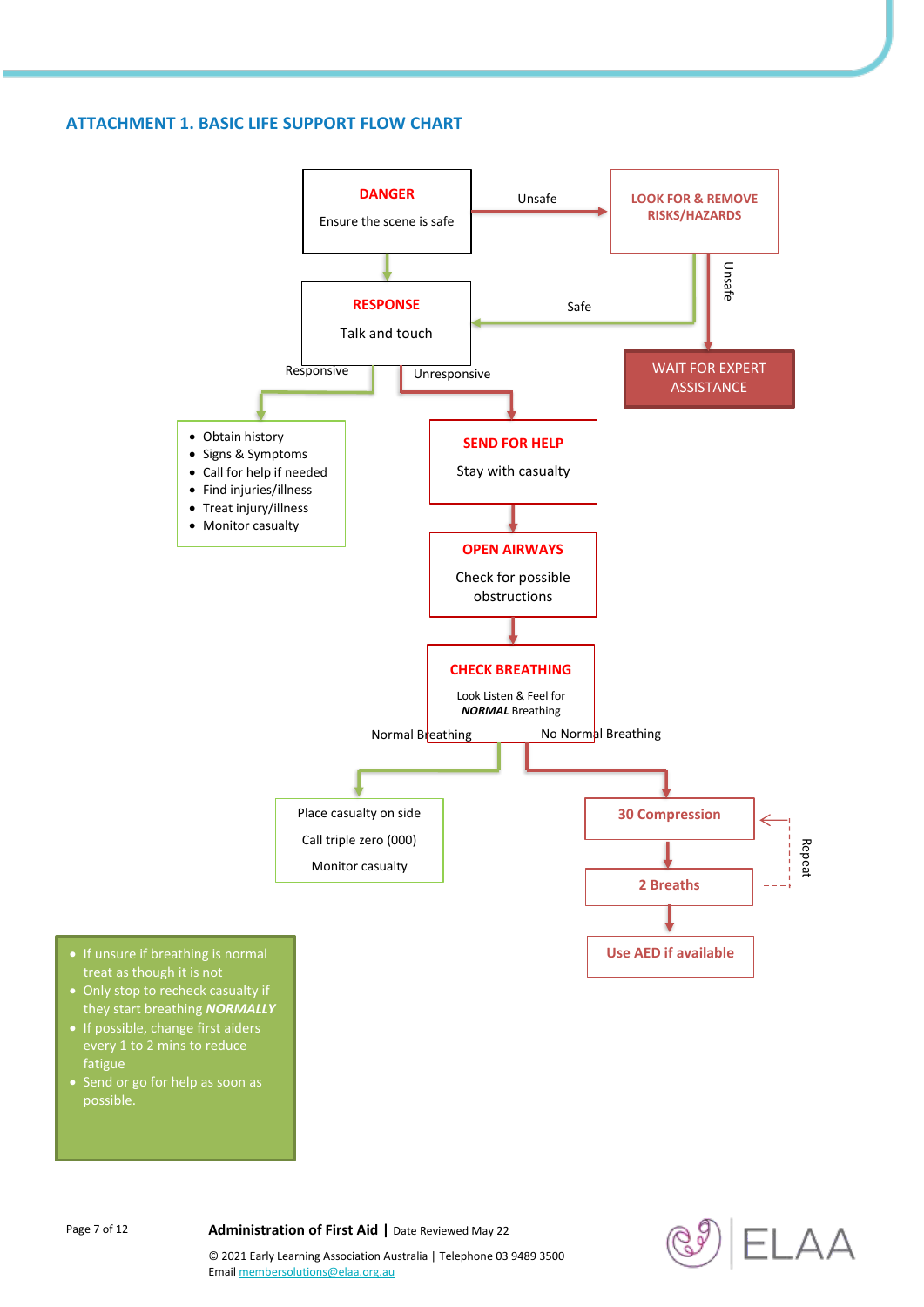# **ATTACHMENT 2: FIRST AID RESPONDER'S ROLE**

The following circumstances are examples of, but not limited to when first aid is required until assistance from a qualified health professional becomes available:

- Life-threatening injury or illness
- Choking /blocked airway
- Anaphylactic reaction to an allergen, e.g. nuts, eggs
- Bleeding
- Bone fracture
- Convulsions and/or high temperature
- Injury to head, eye or back
- Asthma attack
- Excess vomiting or diarrhoea presenting a risk of dehydration
- Loss of consciousness
- Burns, which includes sunburn
- Poisoning from hazardous chemicals, plants, substances, and
- Bites from spiders, insects or snakes

In a medical emergency Educators/First Aid Responder needs to:

- Attend immediately to an injured/ill child or individual and implement appropriate first aid management.
- Assess if there is a need for an ambulance to attend and call 000 for attendance or advise a colleague to make the call.
- Identify any risks in the immediate area and minimise/eliminate these.
- Implement any medical condition action plans that are required if a child with a diagnosed medical condition is involved.
- In the event of a child going into Anaphylactic shock who does **NOT** have a Medical Management Plan, the service's EpiPen is to only be administered to a child with over-the-phone consent from an ambulance officer/medical practitioner.
- Monitor the child's/individual's condition and maintain appropriate first aid support if required until further assistance is available from qualified health professionals.
- Ensure that arrangements are made to remove the child/individual as soon as possible in the interests of the health, safety and wellbeing of that child and others.
- Notify as soon as practicable the parents/guardians of a child involved in a serious medical emergency or accident.
- Document as soon as practicable the incident details on the Incident, Injury, Trauma and Illness Record as per the *Incident, Injury, Trauma and Illness Policy*
- Notify DET within 24 hours of a serious incident *(refer to Definitions)* occurring at the service
- In the case of a serious accident/injury of an adult, as far as practicable, the scene of the accidents should not be touched as it may need to be inspected by an inspector from WorkSafe
- Notify WorkSafe if a serious workplace injury has occurred as soon as practicably possible and in writing within 48 hours of the accident occurring.
- In the event of an asthma attack, (if the service spacer was used) the used spacer must be provided to the family and a new spacer to be purchased for the service as soon as possible.
- In the event of anaphylaxis, the used adrenaline autoinjectors are to be given to the ambulance officer attending the scene, with the date and time it was used.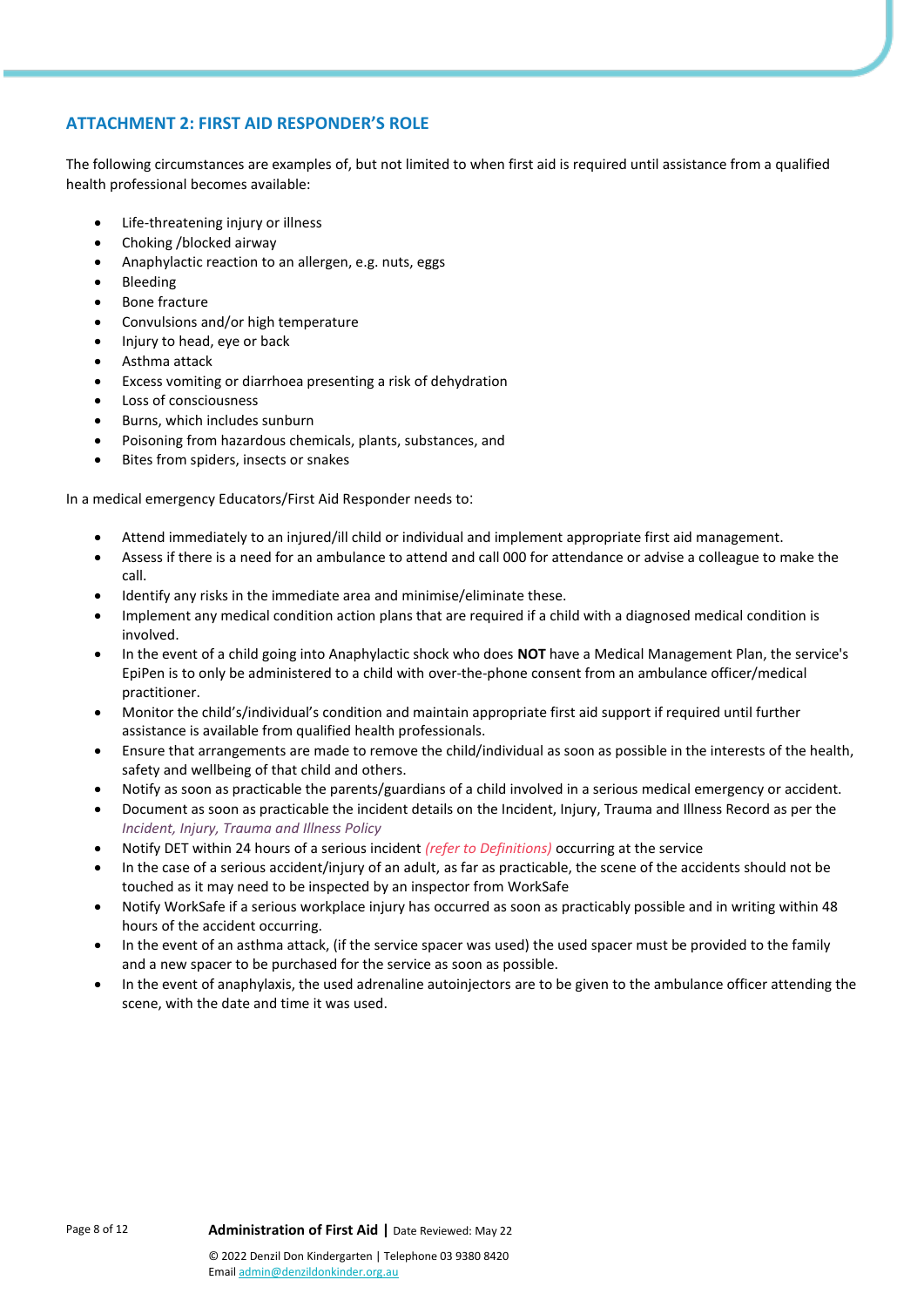# **ATTACHMENT 3: FIRST AID KIT GUIDELINES**

#### **First Aid kits should:**

- not be locked.
- be appropriate for the number of employees and children and adequate for the immediate treatment of injuries at the service
- be easy to access and if applicable, located where there is a risk of injury occurring, with no longer than a minute to reach, including time required to access secure areas
- be constructed of resistant material, be dustproof and of sufficient size to adequately store the required contents
- be capable of being sealed and preferably be fitted with a carrying handle as well as have internal compartments
- contain a list of the contents of the kit
- be regularly checked using the First Aid Kit Checklist Guidelines to ensure the contents are as listed and have not deteriorated or expired *(refer to First Aid Kit Checklist Guidelines).*
- have a white cross on a green background with the words 'First Aid' prominently displayed on the outside.
- display emergency telephone numbers, the phone number and location of the service
- be checked regularly (at beginning of each term) to ensure they are fully stocked, no products have expired and the contents replenished as necessary.

First Aid kits must be taken on excursions and First Aid qualified ECTs or educators must be in attendance.

#### **First Aid kit checklist guidelines**

The below checklist is a framework to guide implementation. The *Compliance Code: First Aid in the workplace* by WorkSafe Victoria states the employer needs to determine the appropriate contents and quantity of a first aid kit for their workplace.

#### Suggested contents include, but are not limited to:

- 
- 
- 
- resuscitation mask/face shield **•** non-allergenic tape
- individually wrapped sterile adhesive dressings (e.g. Band-Aids) crepe bandages
- compression bandages emesis bag
- sterile eye pads scissors
- sterile coverings for serious wounds tweezers
- 
- 
- small sterile unmedicated wound dressings *plastic bags for disposal*
- emergency accident blanket/space blanket sharps container
- 

#### **Asthma first aid:**

- reliever medication
- 2 small volume spacer devices
- 2 compatible children's face masks (for children under the age of four)
- record form and pen
- asthma first aid instruction card.

Asthma Australia recommends that spacers and face masks are for single-use only however the coordinator spoke to Asthma Australia regarding washing spacers with warm soapy water if used (and possible) and they advised this was appropriate. It is essential to have at least two spacers and two face masks in each first aid kit.

• basic first aid guide • medium sterile unmedicated wound dressings

- CRP chart instant cold pack instant cold pack
- disposable gloves large sterile unmedicated wound dressings
	-
	-
	-
	-
	-
- triangular bandages notebook for recording details of first aid provided
- safety pins safety pins sterile saline solution
	-
	-
- thermometer black permanent maker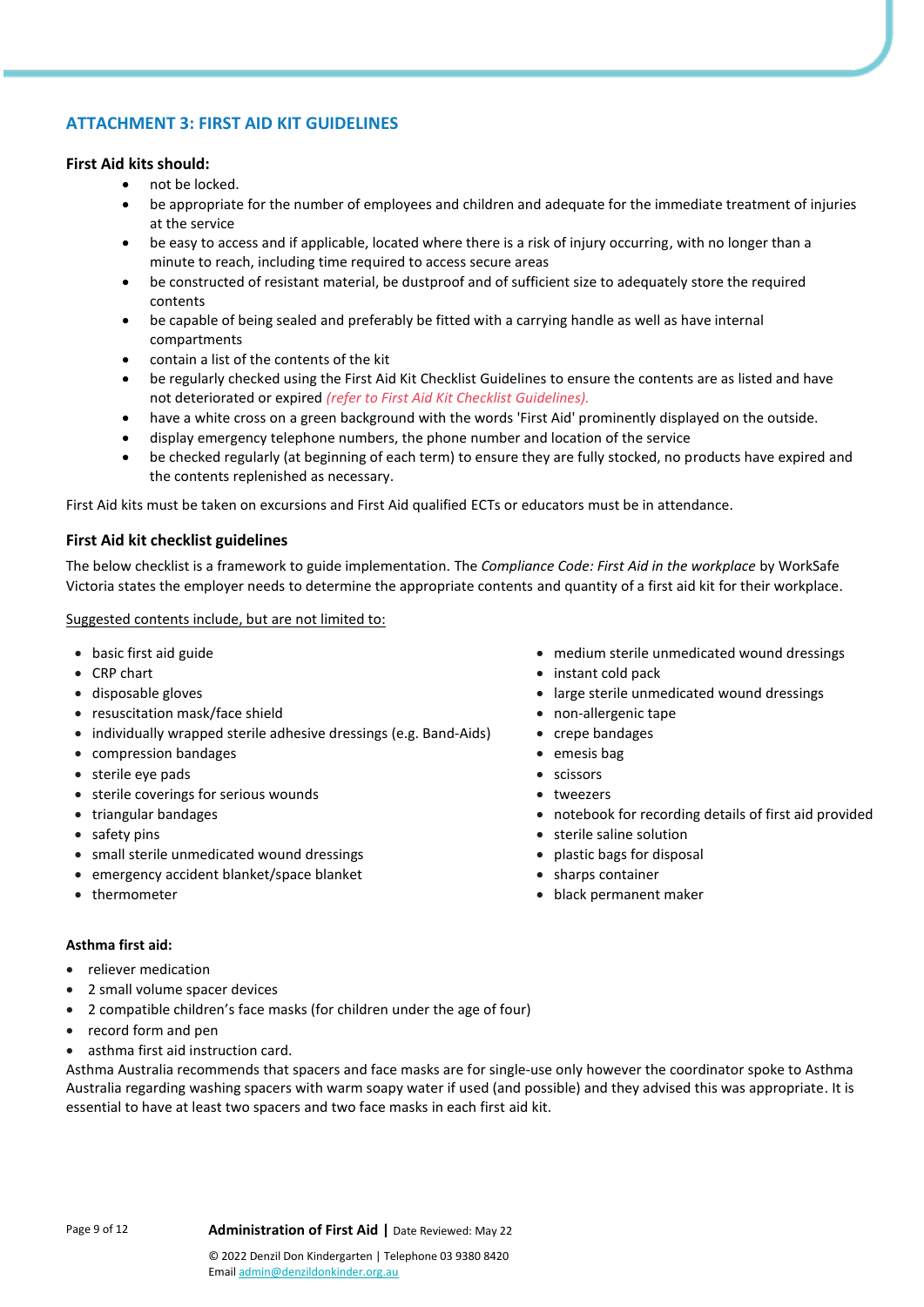#### **Adrenaline autoinjector kit (for general use):**

For general use for a child previously undiagnosed for anaphylaxis, where they have a first-time reaction. Having an adrenaline autoinjector for general use (e.g. in first aid kits) should be considered as being additional to the prescribed adrenaline autoinjectors and should NOT be a substitute for children at high risk of anaphylaxis having their own prescribed adrenaline autoinjector/s.

#### **Kit may include**:

- in-date adrenaline autoinjector stored in an insulated container; stored away from direct heat and/or cold.
- ASCIA First Aid plan for Anaphylaxis card
- a pair of disposable gloves
- note pad and a permanent marker.

#### **Standard portable First Aid Kit**

Suggested contents include, but not limited to:

- 
- 
- 
- 
- 
- compression bandages individually wrapped sterile adhesive dressings (e.g. Band-Aids)

#### **Emergency Backpack**

Suggested contents include, but not limited to:

- parent contact information including authorisations staff emergency contact information
- children and staff with additional/medical needs list including medication
- facility keys (including gates/padlock keys) standard portable First Aid Kit.
- portable non-perishable snacks (use by date checked) torch (batteries checked and/or charged)
- 
- copy of facility site plan and EMP including evacuation routes bottled water (use by date checked)
- sunscreen and spare sunhats **•** toiletry supplies
- 
- **basic first aid guide & CRP chart entity of the emergency accident blanket/space blanket**
- plastic bags for disposal  $\bullet$  resuscitation mask/face shield
- gloves scissors
- emesis bag instant cold pack
	- sterile saline solution notebook for recording details of first aid provided
		-
		- portable battery-powered radio (batteries checked and charged)
		-
		-
		- whistle children's enrolment records
			-
			-
		- plastic garbage bags traffic/emergency safety vest and tabards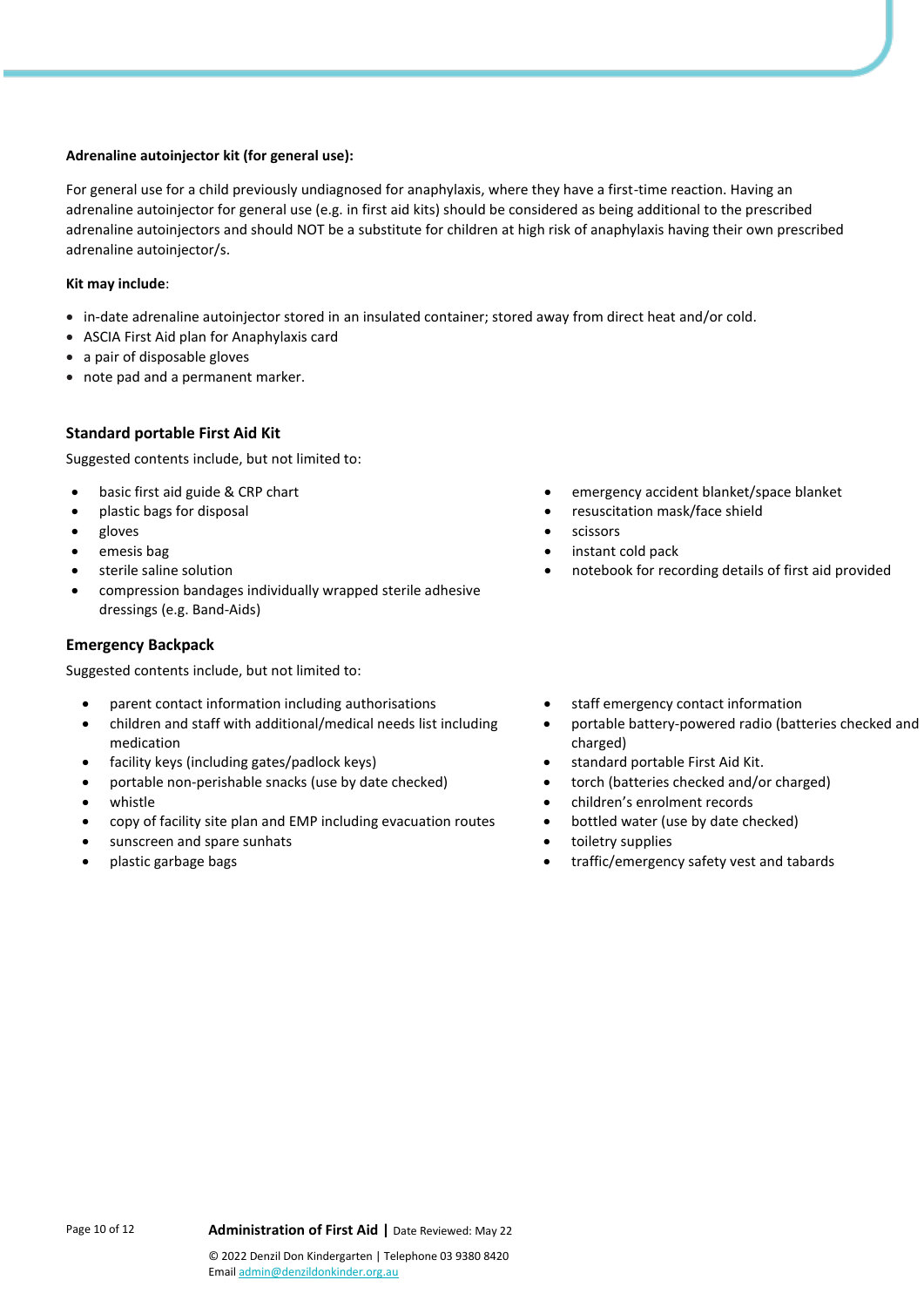# **ATTACHMENT 1. FIRST AID RISK ASSESSMENT**

| 1.  | How many people work at<br>the service (estimate for<br>most days)?                                                                                                | 8                                                                                                                                                                                                      |  |  |  |  |
|-----|--------------------------------------------------------------------------------------------------------------------------------------------------------------------|--------------------------------------------------------------------------------------------------------------------------------------------------------------------------------------------------------|--|--|--|--|
| 2.  | How many children are<br>enrolled at the service?                                                                                                                  | 148                                                                                                                                                                                                    |  |  |  |  |
| 3.  | Do people regularly work in<br>the service after hours?                                                                                                            | No                                                                                                                                                                                                     |  |  |  |  |
| 4.  | Do people work on their<br>own after hours, including<br>on weekends?                                                                                              | No                                                                                                                                                                                                     |  |  |  |  |
| 5.  | Describe the nature of<br>incidents, injuries or<br>illnesses that have occurred<br>at the service over the last<br>12 months                                      | Children running and falling/bumping into things.                                                                                                                                                      |  |  |  |  |
| 6.  | Where is the nearest<br>medical service and how<br>long would it take to get an<br>injured person to this<br>service?                                              | Grantham Street Medical Centre: 69 Grantham Street, Brunswick West<br>Would take roughly 5 minutes to reach the hospital by transport.                                                                 |  |  |  |  |
| 7.  | Where is the nearest major<br>hospital with a 24-hour<br>accident and emergency<br>service? How long would it<br>take to get an injured<br>person to the hospital? | Royal Children's Hospital: 50 Flemington Road, North Melbourne<br>Would take roughly 15 minutes to reach the hospital.                                                                                 |  |  |  |  |
| 8.  | What type of, and how<br>many, first aid kits are<br>available at the service?                                                                                     | <b>First Aid</b><br>Asthma                                                                                                                                                                             |  |  |  |  |
| 9.  | Are the contents of first aid<br>kits complete and up to date<br>as per the contents list?                                                                         | Yes                                                                                                                                                                                                    |  |  |  |  |
| 10. | Where are the first aid kits<br>located?                                                                                                                           | * Portable first aid pouch is located in each classroom<br>* First aid kit is mounted to the wall in the kitchen<br>* Two portable first aid kits are located in the First Aid cupboard in the kitchen |  |  |  |  |
| 11. | Identify and list specific<br>hazards and where they may<br>be located                                                                                             | <b>Hazards</b><br>Location<br>Cleaning products<br>Storeroom<br>Locked cupboard in kitchen<br>Cleaning products                                                                                        |  |  |  |  |